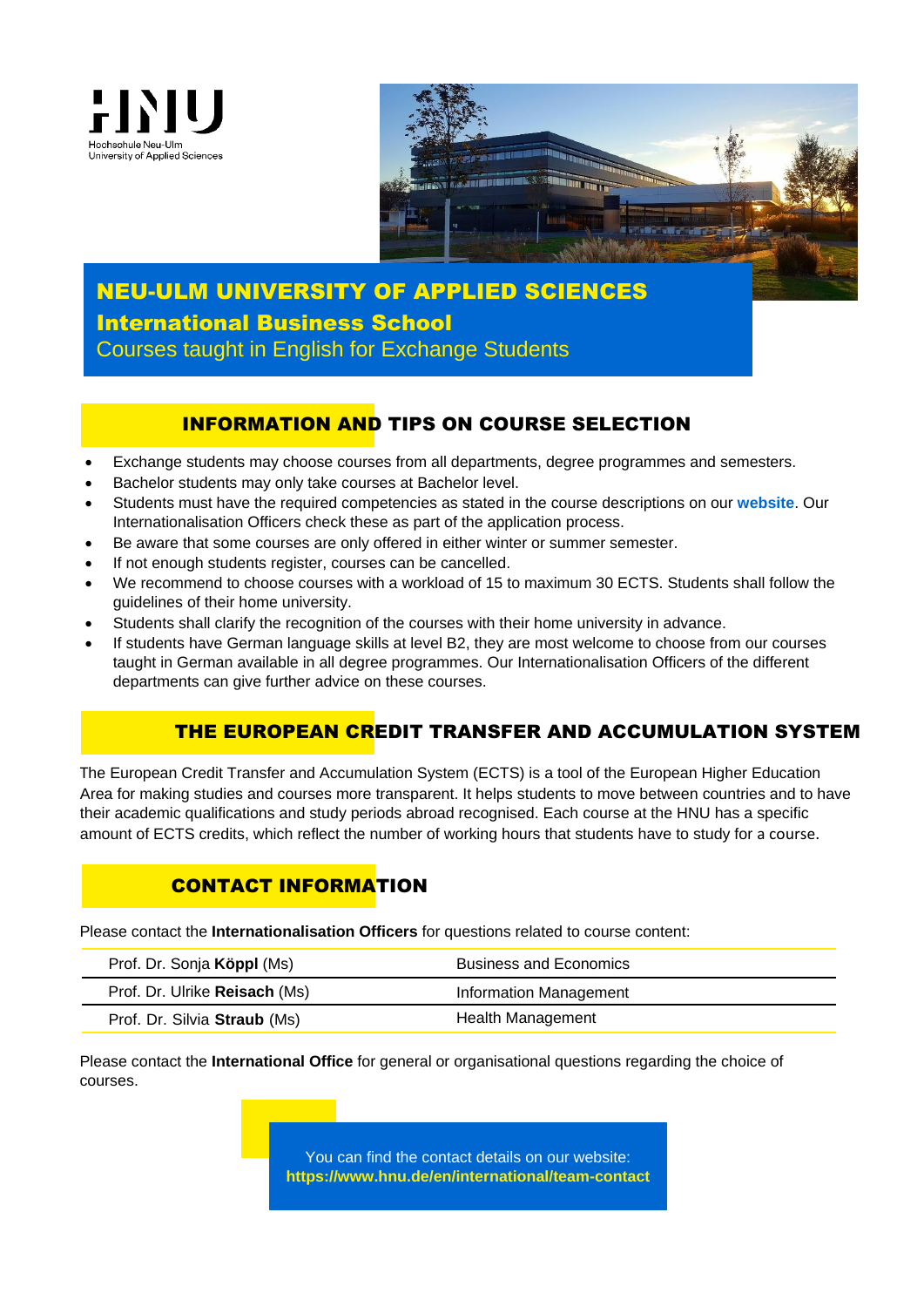## DEPARTMENT OF INFORMATION MANAGEMENT

### **Information Management Automotive (B.Sc.)**

| Sales and Distribution (5 ECTS)              |
|----------------------------------------------|
| Automotive Supply Chain Management           |
| $(5$ ECTS)                                   |
| Business Information Systems and Information |
| Management (5 ECTS)                          |
| International Business Negotiations (5 ECTS) |
| Human Vehicle Interaction (5 ECTS)           |
| Services in Automotive (5 ECTS)              |
| Mobility Services (5 ECTS)                   |
| IT as a Service Enabler (5 ECTS)             |
| Corporate Performance Management (5 ECTS)    |

### **Business Information Systems (B.Sc.)**

| Corporate Communications (5 ECTS)    |
|--------------------------------------|
| Intercultural Communication (2 ECTS) |

### **Digital Innovation Management (M.Sc.)**

Introduction to Digital Innovation (5 ECTS) Digital Innovation Strategy (5 ECTS) **※** 

### **International Corporate Communication and Media Management (M.A.)**

| Strategic International Corporate                |
|--------------------------------------------------|
| Communication (6 ECTS)                           |
| Media Management in the Digital Age              |
| $(6$ ECTS)                                       |
| Institutional, Ethical and Cultural Aspects of   |
| International Media Production and Usage         |
| $(6$ ECTS)                                       |
| Human Centered Design and Design Thinking        |
| (6 ECTS)                                         |
| Methods of Communication and Media               |
| Research (6 ECTS)                                |
| <b>International Strategic Management</b>        |
| (5 ECTS)                                         |
| Sustainability and CSR Communication             |
| $(5$ ECTS)                                       |
| <b>Research Project &amp; Content Production</b> |
|                                                  |

### **Information Management and Corporate Communication (B.A.)**

| <b>IT Applications and Business Processes</b> |
|-----------------------------------------------|
| $(7$ ECTS)                                    |
| User Centered Design and Development          |
| $(5$ ECTS)                                    |
| Communication Project (5 ECTS)                |
| Corporate Management & Performance            |
| Management (5 ECTS)                           |
| Information Management (5 ECTS)               |
| UX Project (5 ECTS)                           |
| Seminar (5 ECTS)                              |
| Intercultural Management (5 ECTS)             |
| <b>Advanced Corporate Communication</b>       |
| $(6$ ECTS)                                    |
|                                               |

### **Business Intelligence and Business Analytics (M.S.) and International Enterprise Information Management (M.Sc.)**

In the degree programme "Master of Business Intelligence and Business Analytics" and "International Enterprise Information Management" students cannot choose individual courses from modules. Students must always take the entire module and will then receive the ECTS number indicated behind the module title.

#### **Enterprise Information Systems (15 ECTS)**

- Enterprise Application and IT-Management
- Enterprise Application Engineering
- Consulting
- IS Research

#### **Business Information Management (15 ECTS)**

- Strategic Management
- Corporate Performance Management
- BI Strategy
- Data Management
- BI Platforms and Tools

#### **Examples of student projects**

Would you like to see what exciting projects our students are carrying out in the seminars of the HNU? Then take a look at our **[digital](https://showcase.hnu.de/) [showcase page](https://showcase.hnu.de/)**.

only in winter semester (October – February)

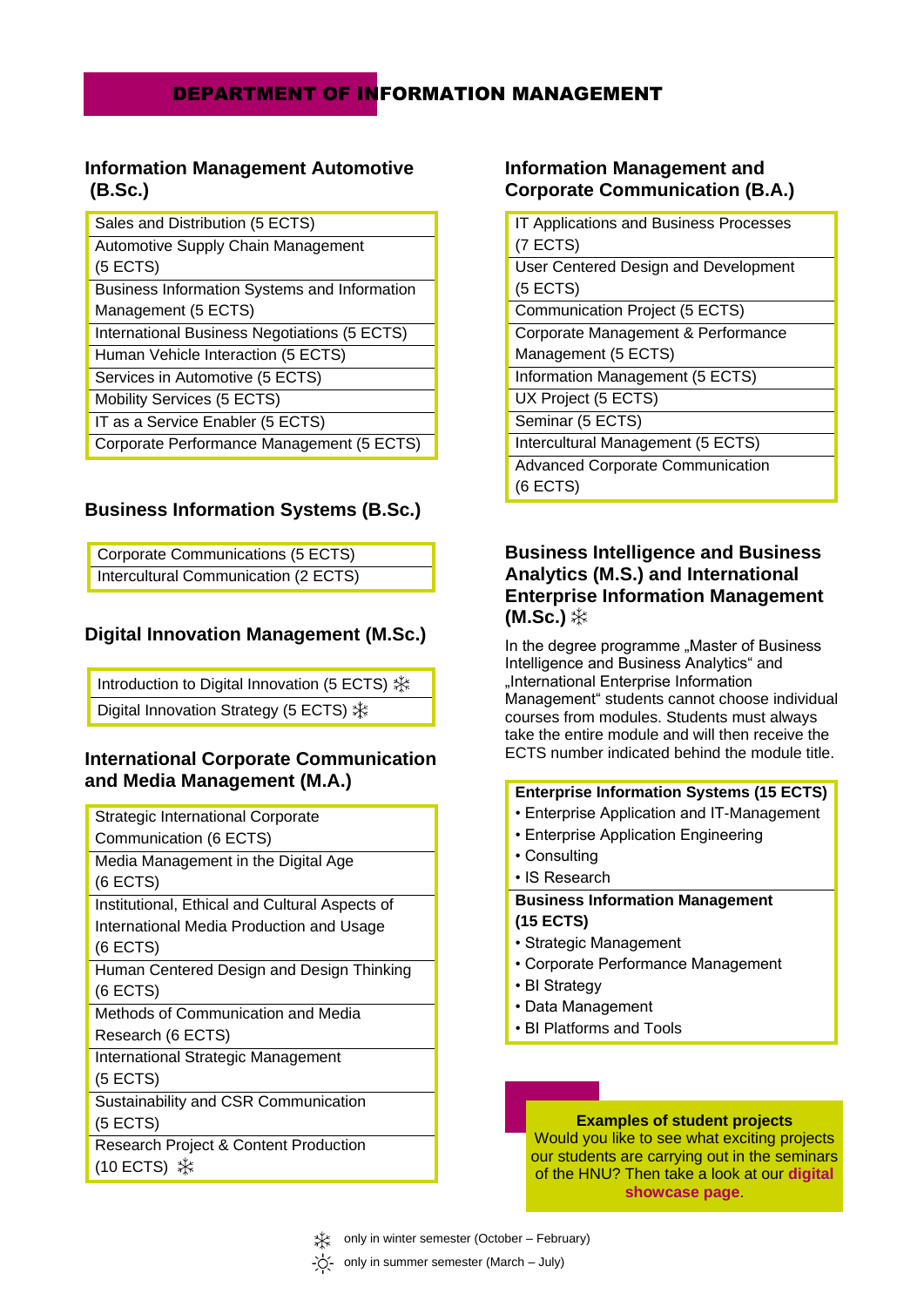# DEPARTMENT OF BUSINESS AND ECONOMICS

## **Business Management (B.A.)**

| Financial Decision-Making (6 ECTS)                          |
|-------------------------------------------------------------|
| Process-Oriented Organizations (3 ECTS)                     |
| International Marketing (4 ECTS)                            |
| International Case Studies (4 ECTS) <sup>1</sup>            |
| International Law and Human Resource                        |
| Management (4 ECTS)                                         |
| International Management (3 ECTS)                           |
| The Process of Internationalization (4 ECTS)                |
| International Taxation (3 ECTS)                             |
| International Financial Reporting (2 ECTS)                  |
| International Management Accounting (3<br>ECTS)             |
| International Finance and Risk Management                   |
| (3 ECTS)                                                    |
| Transport Logistics (4 ECTS)                                |
| Production and Warehouse Logistics (3 ECTS)                 |
| Project Management (4 ECTS)                                 |
| International Logistics Seminar (4 ECTS)                    |
| Basics and Trends of Innovation Management                  |
| Basics of Entrepreneurship (3 ECTS) *                       |
| Understanding Customers - Innovation<br>Projects (5 ECTS) ※ |
| Developing Sustainable Business Models                      |

### **Master of Advanced Management (M.Sc.)**

| Marketing (3 ECTS)                                                                                                                 |
|------------------------------------------------------------------------------------------------------------------------------------|
| Module: Strategic Brand Management<br>(10 ECTS) -0-                                                                                |
| • Strategic Brand Management and Branding<br>Tool<br>• Branding Seminar<br>• Branding Case Studies                                 |
| Conceptual Seminar (12 ECTS) ->                                                                                                    |
| • Market Research<br>• Brand Management<br>• Strategic Growth and Sales Management                                                 |
| Module: Strategic Growth and Sales<br>Management (8 ECTS) -O-                                                                      |
| • Strategic Growth and Sales Management<br>• Growth and Sales Seminar<br>• Growth and Sales Case Studies                           |
| Module: Strategic Market Research (10<br>$ECTS)$ $\phi$ .                                                                          |
| • Strategic Market Research Management<br>and Market Research Tools<br>• Market Research Seminar<br>• Market Research Case Studies |
|                                                                                                                                    |

In the degree programme Master of Advanced Management, students **cannot choose individual courses** from modules. Students must always take the entire module.

# DEPARTMENT OF HEALTH MANAGEMENT

### **Information Management in Healthcare (B.Sc.)**

| Process Management (5 ECTS) |  |
|-----------------------------|--|
| Seminar II (5 ECTS)         |  |

### **Business Studies in Healthcare Management (B.A.)**

Health Care Management (5 ECTS)

**<sup>.</sup>**  $1$  Cannot be taken without the course "International Marketing".